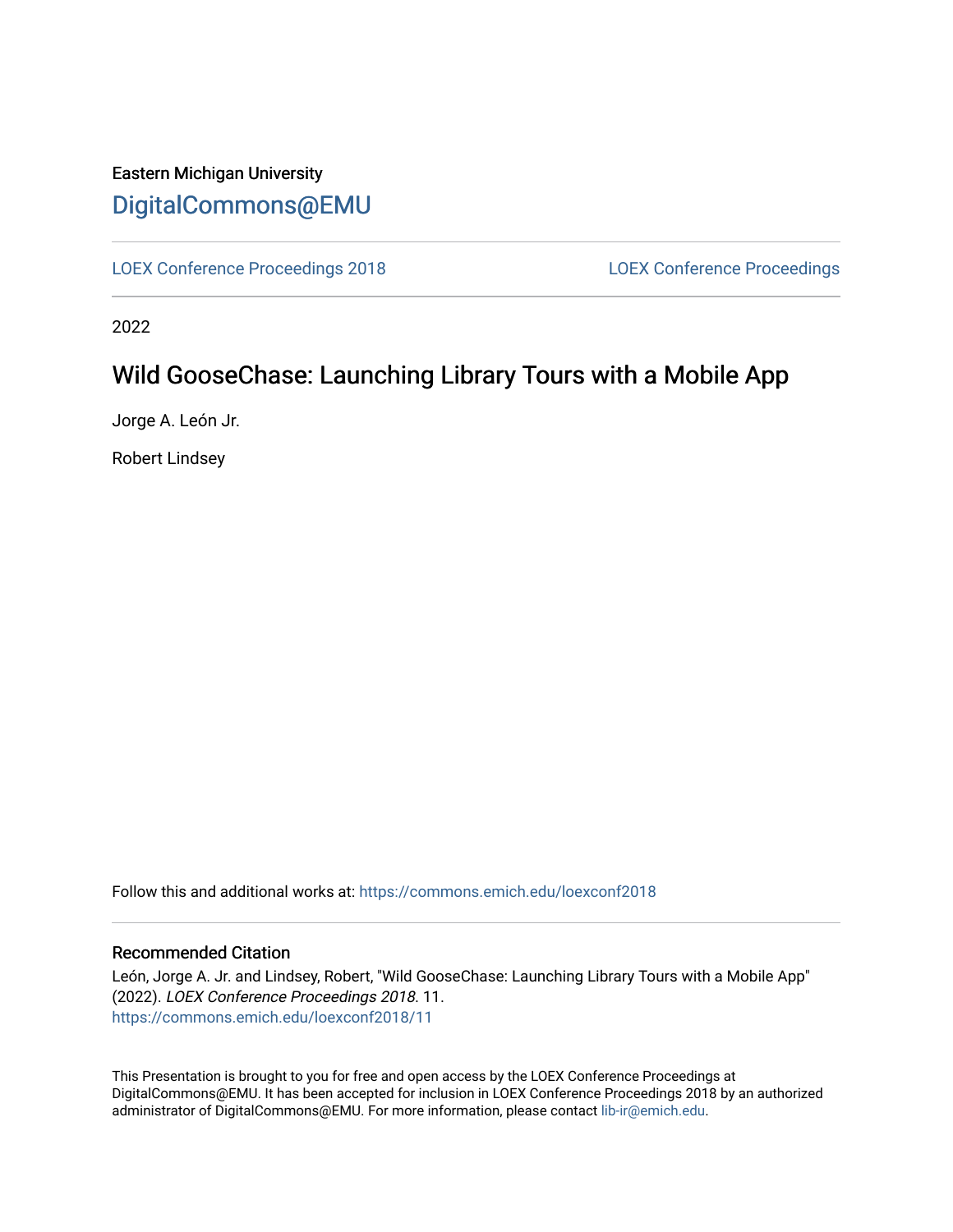# **WILD GOOSECHASE: LAUNCHING LIBRARY TOURS WITH A MOBILE APP**

**JORGE A. LEÓN JR. AND ROBERT LINDSEY**

### **INTRODUCTION**

As academic libraries fine tune services in the digital age and reshape their roles on campus, there is a constant struggle to connect with new generations of students. The outreach efforts of each institution are affected by many factors, from the size of the institution, to resources, to its location on campus. At the end, most institutions experiment with some combination or another of library tours, treasure hunts, first year classes, or even the dreaded scavenger hunts. The scavenger hunt has a troubled history in libraries of either being loved or hated. This case study is the experience of a mid-sized institution exploring and evolving its library tours to include mobile device scavenger hunts where teams of students scramble through the library competing against one another.

### **THE PITT STATE STORY**

Pittsburg State University (PSU) is a mid-sized university in southeast Kansas, with an approximate FTE population of 6,900 students. The Leonard H. Axe Library is the main library on campus, with one branch library in the Kansas Technology Center, serving the College of Technology population.

In 1994, Pittsburg State University began an optional Freshman Experience (FE) class under the First Year Programs department. At the time, Axe library participated by providing some type of student tours. Often this took the shape of a physical tour, with librarians touring students through some of the four floors. The tours were followed by a separate introduction to online resources. This second optional session was often opted out by FE teachers who felt they couldn't lose a class period.

In 2008, the Freshman orientation and Transfer Transition (TT) classes moved under the purview of the Student Success Programs. During the reorganization of the for-credit program, the library had only one 50-minute session, with required student attendance and included a quiz. Changing to fit the different time format, the library session became a brief walking tour and an in-class presentation of library services and resources. This method had some success, but provided limited opportunities for engagement. While the librarians now saw almost every first year student, the tour and presentation formats were not very engaging. Students struggled to connect with content so early into their first college semester. As Axe Library underwent collection relocations and multiple building renovations, librarians had to pick and choose what to show, causing inconsistencies. These were some of the major factors that led a team of librarians to explore other options that facilitated higher engagement, while retaining the learning objectives.

### **MOTIVATIONS TO CHANGE**

Among the chief precipitators for change was the perceived lack of engagement that the tour and class lecture format brought. For some time, there had been a sense that students were not connecting with the material or the librarians. Library sessions were held too early into students' first year (before many of them worked on papers) and the sheer number of students per class made it difficult to have meaningful small group interactions. By the fall of 2017, the incoming first year class exceeded 1000 students. This meant the almost 50 FE and Transfer Transition (TT) classes needed to be covered within a five week period by the two main instruction librarians. This overload of classes and class sizes was a major motivator.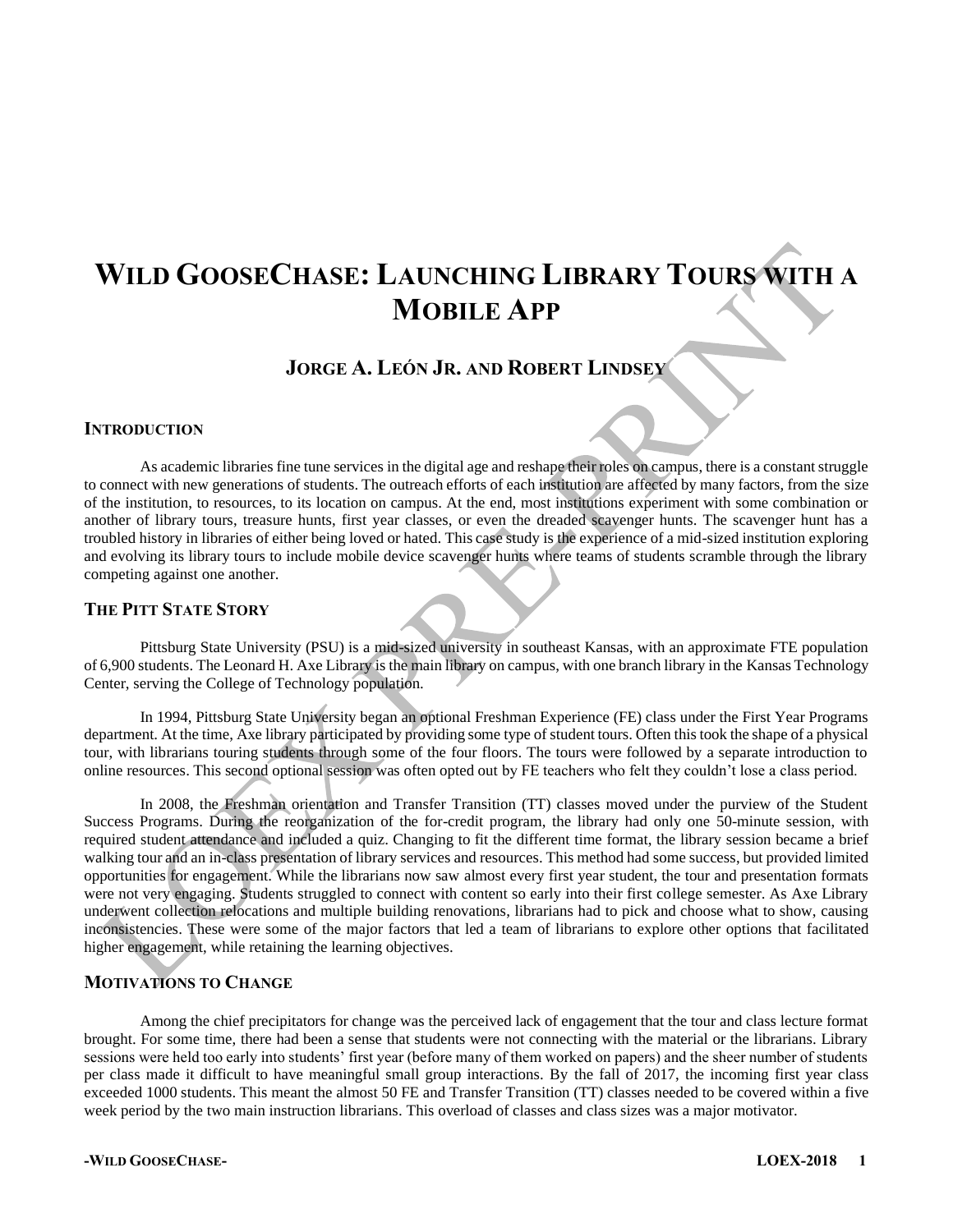### **INITIAL PLANNING STAGES**

The two instruction librarians and the assessment librarian got together to explore different game concepts. The focus was on high engagement activities that allowed for embedding learning objectives. Scavenger hunts fit the bill, but there was a negative perception of scavenger hunts in the library. Prior scavenger hunts, organized by other campus entities, created a mess in the stacks and students just relied on others for the quick answers.

Knowing many of these concerns the librarians worked to create a structure and parameters that would help avoid pitfalls and mitigate some of the fears. Much of the game structure took shape by asking guiding questions, such as:

- Would the class be divided into groups for collaboration? Or as individuals to encourage competition.
- Self-paced activity? Or during class time? Monitored?
- If mobile, would students have access to library devices? Or would the scavenger hunt rely on student devices? (Would they all have one?)
- What's the learning curve? Time investment? Mobile app?
- Were there language barriers for international or ESL students?

Similar to how outreach efforts may be dependent on each institution's populations and available resources, the "right answer" to the questions above varies from institutions to institution. For example, Pittsburg State University has a substantial international student population (approximately 7% during Fall 2016). Anecdotal observations confirmed that smart mobile devices were not universally distributed among incoming students. Looking at institutional factors like these helped shape some of the outcomes including the software and app acquisition decisions.

### **CHOOSING APPROPRIATE TECHNOLOGY**

Around the time the project was taking shape, one member applied for an iPad project at Pitt State, made possible at PSU by the Provost and the Center for Teaching Learning and Technology. The team was awarded the use of 13 iPads for the Fall 2017 and Spring 2018 semesters. With devices allocated for the project, the next phase was to select an application or software for the project.

There were several viable options for scavenger hunts and similar game concepts; each program had its pros, cons, and costs. One option was to use survey programs, like SurveyMonkey or Google Forms, in combination with Qualtrics or another database. Another option was to use an existing Android and Apple app like GooseChase or Scavify and contend with downloading apps or setting up accounts. After considering several options, the team choose the GooseChase application. This application allowed the librarians to monitor in real time as students went through the activity and provide instant feedback. The application had a quick set-up and easy learning curve. Finally the option of an education license made the whole product affordable.

### **THE SET UP**

It was time to construct a game and test it out. A large challenge was integrating the scavenger hunt within the existing framework of the Freshman Experience library session, and not losing learning objectives and "quiz-able" material. The plan called for the FE session to be split in half. During the first half-hour, librarians provide an overview of library resources and in the second half students, divided into groups of three, are challenged to answer as many questions of the scavenger hunt as they could within a 20 minute time limit. The game was designed to reinforce lessons shown earlier, with students exploring the library, utilizing LibGuides, taking selfies at service points, and interacting with resources on different floors. To encourage competition the librarian and instructor stayed behind, watching submissions and answers in real time, as well as awarding bonus points to teams that exceeded expectations. Students were encouraged to post comments, compete with other teams, and get creative. And of course, prizes were offered for the top teams. The library partners had helped contribute candy and coffee shop coupons for all participants.

### **CREATING CONTENT AND PILOT TEST**

Creating content for a scavenger hunt was a fun and challenging experience. Scavenger hunts can often be dreaded in libraries if there is no discernable learning objective and they appear as busy work. In an effort to retain learning objectives,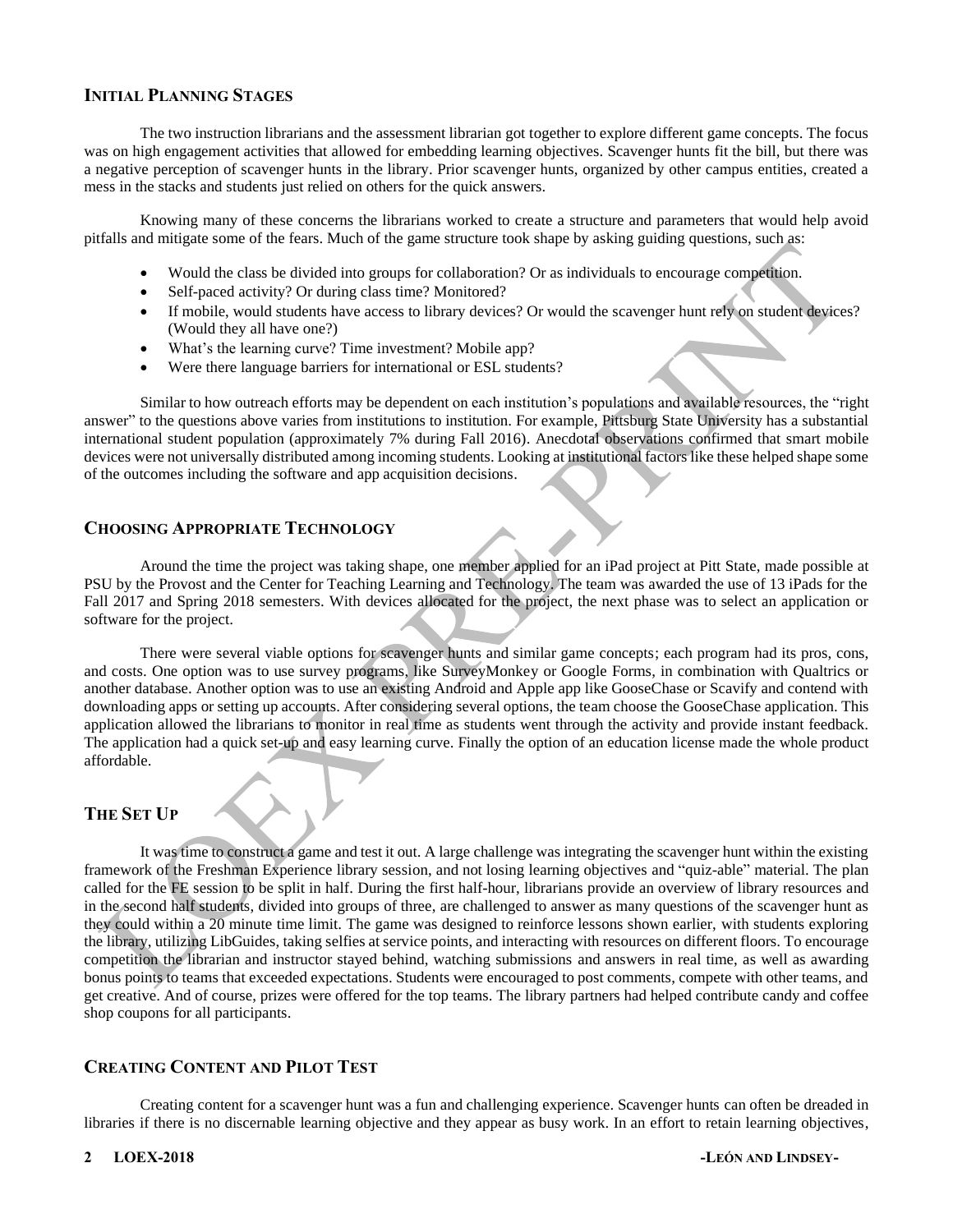the librarians focused on students absorbing information through interacting with the questions, reading clues, visiting LibGuides, or interacting with art work in the space.

**Sample question 1:** College can be tough. Activities like doodling and coloring are a quick way to destress. Find a mobile whiteboard inside the library. Draw a doodle of your choice and take a photo of it. For 100 Bonus Points, draw your best rendition of Gus the Gorilla.

**Sample question 2:** Did you know, you can check out technology and study tools from the Library? Use the link below to browse all of the items available for check-out. Pick the one your team thinks is the most useful. Type in the name of the item (LibGuide Link)

The samples above illustrate some of the efforts paid to question design. The librarians wanted students to physically interact with the resources, exercise creativity, and take ownership of the spaces in the library available to them. The second question illustrates an effort to reinforce LibGuide use and raise awareness of technology available for check-out on Reserves. A number of questions encouraged students to create content and creativity was rewarded. Students were not penalized for lack of artistic ability. And some students displayed some very competitive behaviors.

A key to the success of the project was the opportunity to run pilot tests before the semester started. A small group, consisting of student employees and the Director of Student Success, were asked to run through sample games and give input. Through this process several weaknesses of the technology and the game were identified. The group removed geo-location questions after discovering their limitations, they discovered wi-fi dead spots, and fine-tuned the sign-in process. Time limits were put in to end the game before classes let out to collect the iPads and questions were reworded for clarity.

### **FIRST SEMESTER RESULTS AND ASSESSMENT**

The overall results from the first semester of using a scavenger hunt during FE classes, exceeded our expectations. Most first year students and FE professors expressed that this was a fun and engaging way to interact with the library and that students seemed to bond as a team to compete.

### **Figure 1. Students locate oversized materials**

### **Figure 2. Students drawing GUS the Gorilla**

The Assessment Librarian set up electronic survey forms to encourage FE professors to provide anonymous feedback describing their experience. There was a 62% response rate to the survey, and the results reinforce many of the anecdotal feedback the team had heard. Professors that have been with the FE program for several years were extremely pleased by the change and the enthusiasm the students displayed towards the library.

The Director of the Student Success Programs polled the sophomore "peer mentors" of their experience in the entire FE course. The overall response was that the library session was one of the favorites. The Director later shared that this was a first, to have the library as one of the favorites. Table 1 shows some results of the assessment the Student Success Department gathers.

### **Table 1. Student Success – First Year Experience <Place Holder>**

There was an increase in the number of students scoring a 75% or higher on the library quiz from 2016 to 2017 when the scavenger hunt was first fully implemented. In addition, there was an increase in the percentage of students taking the quiz from the previous year. This may illustrate an increase in engagement from one year to the next by the students and professors.

### **LESSONS LEARNED**

The time between semesters was the opportunity to regroup and make any necessary adjustments. Overall there were a number of lessons from the process. One surprise lesson was just how competitive students can be. During several classes, librarians had to go regather groups back in the class that were determined to finish all the questions. In other instances students would come back and start arguing about how much extra effort they did for bonus points.

### **-WILD GOOSECHASE- LOEX-2018 3**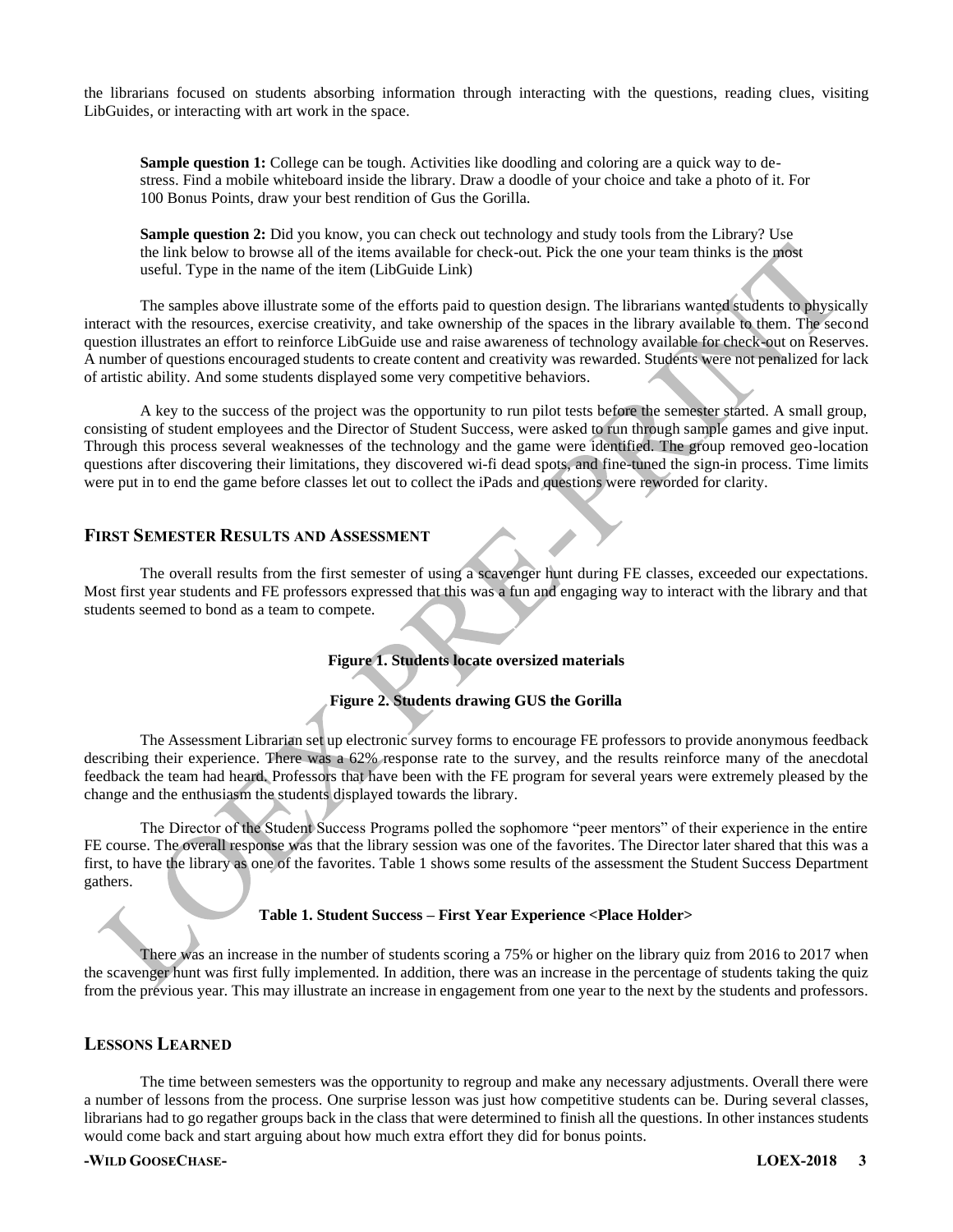From the library personnel side, several issues popped up. The team realized the communication to the service desks and personnel on other floors was not sufficient. In the first week there was confusion, as employees did not know how much to help or how much to let students figure things out. Another issue was the amount of library lingo used. For example, the team used the phrase "service desk" instead of naming a specific desk. Some personnel were confused by this as they expected to point students to a specific desk such as "reference" or "circulation."

From the technical side, some of the anticipated technology problems showed up. Areas with wi-fi dead spots and connection issues made the game lose its fluid pace. Some of the loaned iPad devices had performance issues. For future semesters the librarians are looking into purchasing devices dedicated for this project.

### **OPPORTUNITIES AND CONCLUSION**

There is no doubt the format of tours and presentations for first year students was inefficient. This new gaming method illustrated some stark differences and highlighted the benefits of methods that focus on maximizing the user experience. Moving forward, this type of game approach will become the norm with the library FE sessions. As a part of the process, each year the questions will need to be revamped and the librarians need to figure out a long term solution to owning their own devices. In the short term, there are plans to see if this can be used in other classes. There is also a plan to see if a self-guided version can be used during the summer for prospective students and their families. Currently there are plans to continue expanding and trying new components.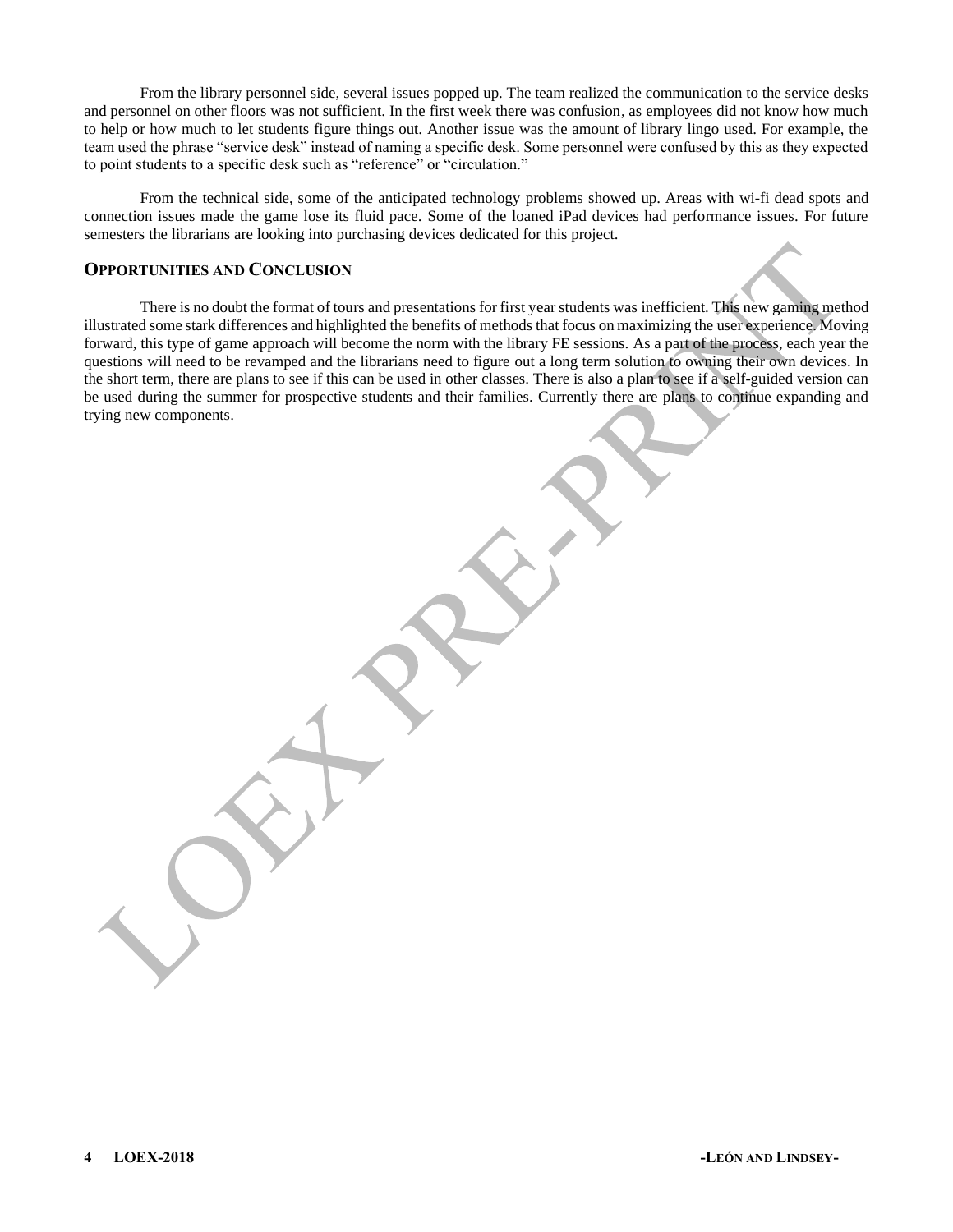### **REFERENCES**

- Foley, M., & Bertel, K. (2015). Hands-on Instruction: The iPad Self-Guided Library Tour. *Reference Services Review*, *43*(2), 309-318.<https://doi.org/10.1108/RSR-07-2014-0021>
- Goldman, C., Turnbow, D., Roth, A., Friedman, L., & Heskett, K. (2016). Creating an Engaging Library Orientation: First Year Experience Courses at UC San Diego. *Communications in Information Literacy*, *10*(1), 81. Retrieved from <https://files.eric.ed.gov/fulltext/EJ1103401.pdf>
- Marcus, S. and Beck, S. (2003). A Library Adventure: Comparing a Treasure Hunt with a Traditional Freshmen Orientation Tour. *College & Research Libraries, 64*(1), 23-44.<http://dx.doi.org/10.5860/crl.64.1.23>

Markey, K., Swanson, F., Jenkins, A., Jennings, B., Jean, B. S., Rosenberg, V., Frost, R. (2009). Will Undergraduate Students Play Games to Learn How to Conduct Library Research? *The Journal of Academic Librarianship*, *35*(4), 303-313.

Rugan, E. G., & Nero, M. D. (2013). Library Scavenger Hunts: The Good, the Bad, and the Ugly. *The Southeastern Librarian*, *61*(3), 7–10[. http://digitalcommons.kennesaw.edu/cgi/viewcontent.cgi?article=1479&context=seln](http://digitalcommons.kennesaw.edu/cgi/viewcontent.cgi?article=1479&context=seln)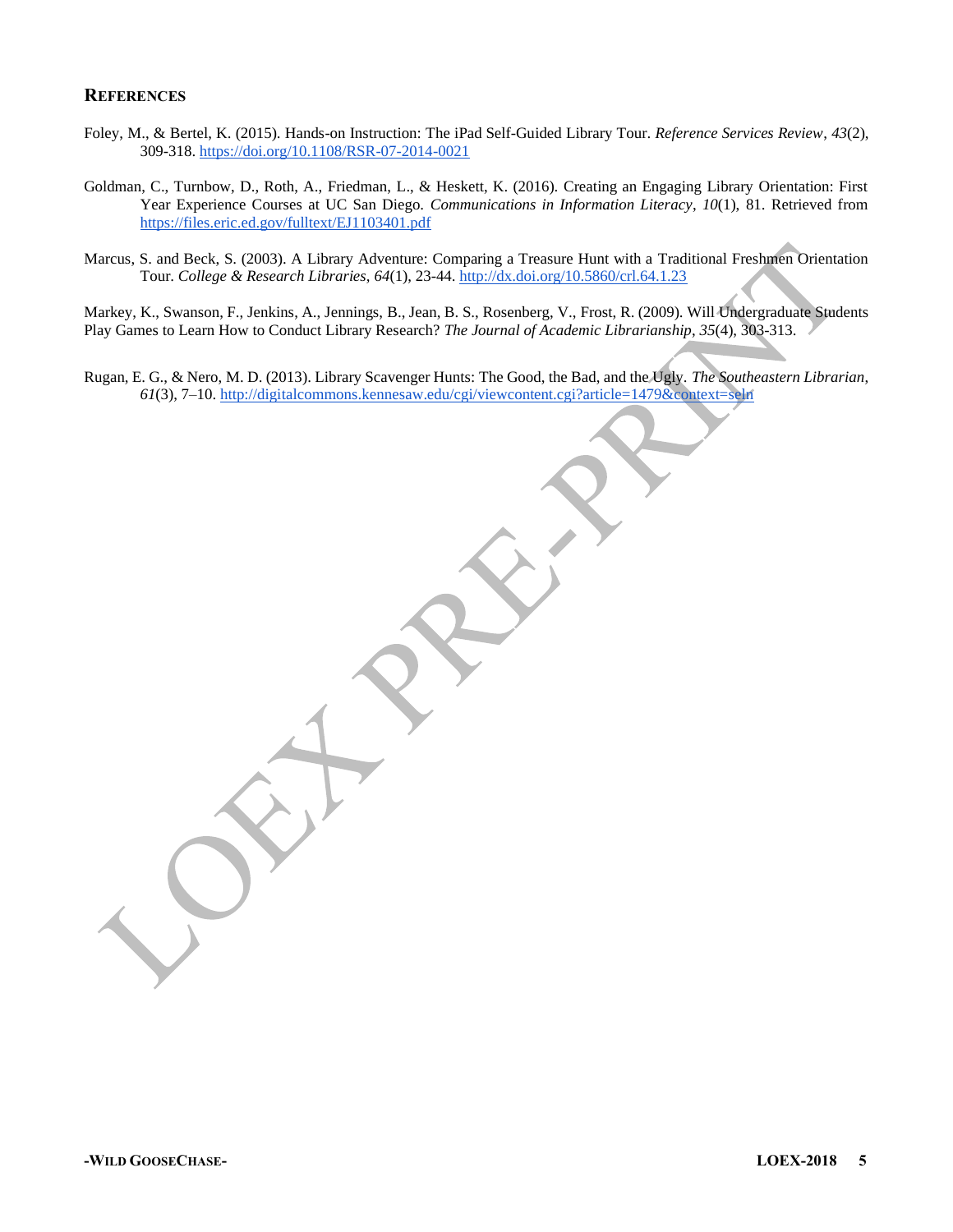# **Images for Tables and Figures**



Figure 1. Students locate oversized materials



Figure 2. Students drawing GUS the Gorilla